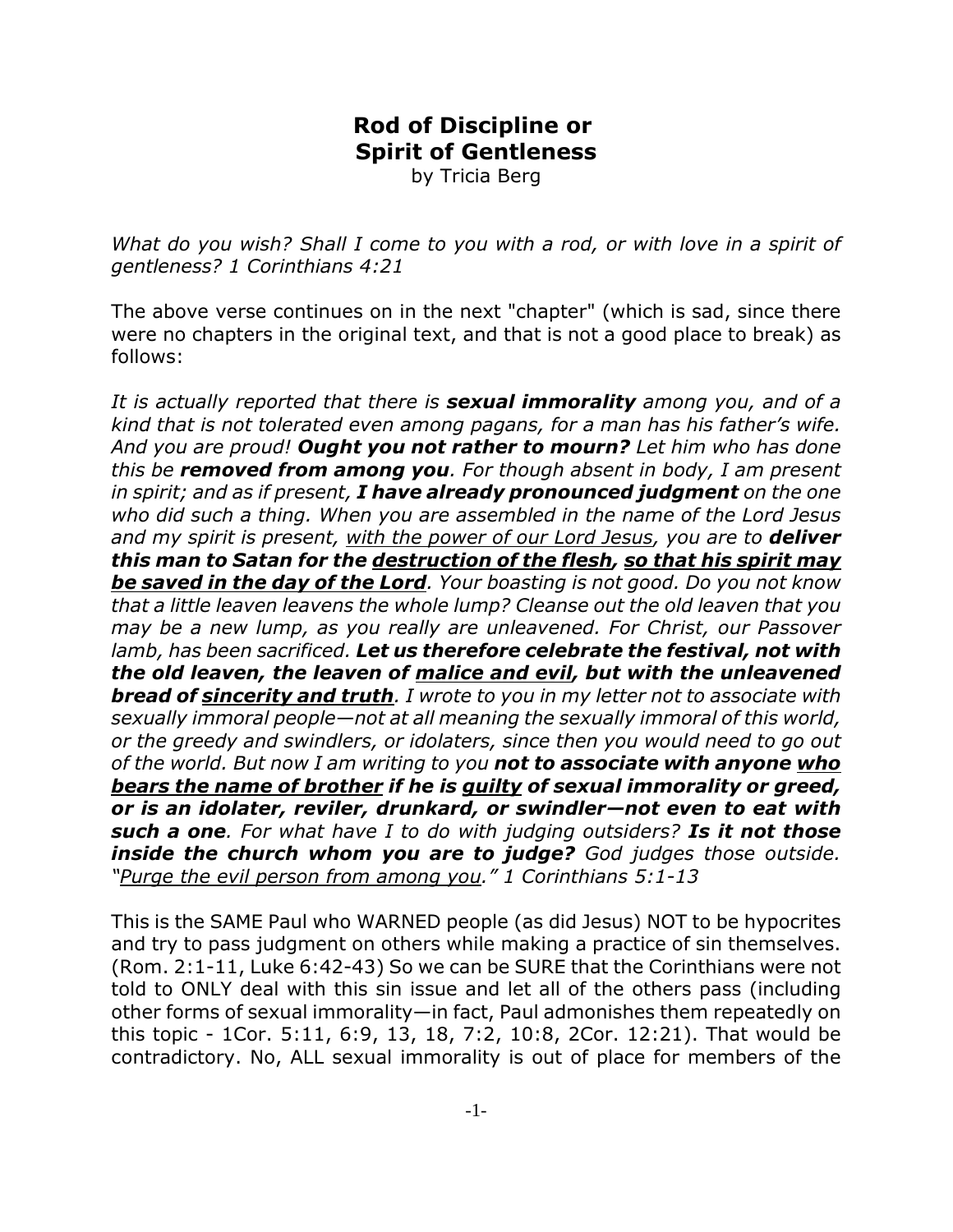Body of Christ. The reason for my continual emphasis on this particular sin among so many others is because that's the battle chosen by today's blinded society. (Luke 6:39, 1Cor. 2:14, Rom. 1:21, Eph. 4:18)

*Finally, then, brothers, we ask and urge you in the Lord Jesus, that as you received from us how you ought to walk and to please God, just as you are doing, that you do so more and more. For you know what instructions we gave you through the Lord Jesus. For this is the will of God, your sanctification: that you abstain from sexual immorality; that each one of you know how to control his own body in holiness and honor, not in the passion of lust like the Gentiles who do not know God; that no one transgress and wrong his brother in this matter, because the Lord is an avenger in all these things, as we told you beforehand and solemnly warned you. For God has not called us for impurity, but in holiness. Therefore whoever disregards this, disregards not man but God, who gives his Holy Spirit to you. 1 Thessalonians 4:1-8*

*Let marriage be held in honor among all, and let the marriage bed be undefiled, for God will judge the sexually immoral and adulterous. Hebrews 13:4* (Also see Mark 10:6-9.)

*Since therefore Christ suffered in the flesh, arm yourselves with the same way of thinking, for whoever has suffered in the flesh has ceased from sin, so as to live for the rest of the time in the flesh no longer for human passions but for the will of God. For the time that is past suffices for doing what the Gentiles want to do, living in sensuality, passions, drunkenness, orgies, drinking parties, and lawless idolatry. With respect to this they are surprised when you do not join them in the same flood of debauchery, and they malign you; but they will give account to him who is ready to judge the living and the dead. 1 Peter 4:1-5*

Paul talks about preferring to use his authority to build up, not tear down. One kind of works that must be torn down would be building on another foundation than Jesus. He admonishes them not to accept a "different Jesus" (2Cor. 11:2- 4). However, he ALSO expresses his dismay at the necessity of tearing down works that HAVE been built on the foundation of Christ (so these are believers) BUT with inferior materials—like "straw" instead of with valuable materials like "gold and precious gems." That's not giving our BEST to Jesus, who suffered and died for us. (2Cor. 5:14-21). The way we live is to be a spiritual "sacrifice" to God. (Rom. 12:1-2, 6:5-13, Gal. 2:20, 1Pet. 2:4-5, 4:1-5) We are told that some will enter in "as through the fire" without further reward for their faithfulness as believers. Worse yet, others will have it revealed that their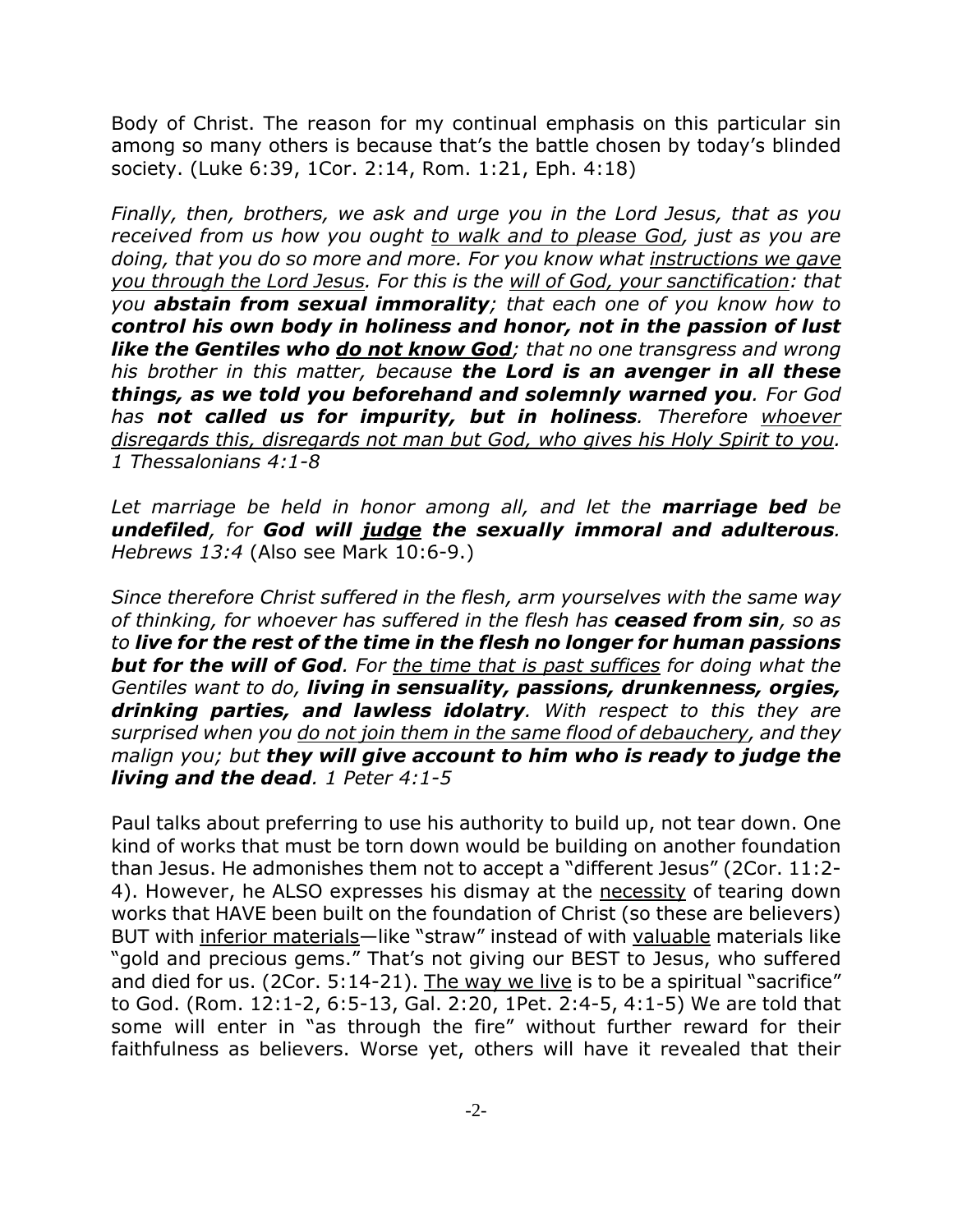spiritual "father" is NOT God, but the devil. (John 8:44, 1John 3:8-10, 5:18, Phil. 3:18-19, John 1:12-13) Some will NOT be known by Jesus. (Luke 6:43-45, 46-49, 13:23-30, Matt. 7:15-20, 21-23, 24-29, 25:1-13, Heb. 3:12-15, 12:14, 1Pet. 1:14-19, 2:11)

*For this reason I write these things while I am away from you, that when I come I may not have to be severe in my use of the authority that the Lord has given me for building up and not for tearing down. 2 Corinthians 13:10* (Also see 2Cor. 7:8-10; 1Tim. 1:5.)

*According to the grace of God given to me, like a skilled master builder I laid a foundation, and someone else is building upon it. Let each one take care how he builds upon it. For no one can lay a foundation other than that which is laid, which is Jesus Christ. Now if anyone builds on the foundation with gold, silver, precious stones, wood, hay, straw—each one's work will become* manifest, for the Day will disclose it, because it will be **revealed by fire, and** *the fire will test what sort of work each one has done. If the work that* anyone has built on the foundation survives, he will receive a reward. **If** *anyone's work is burned up, he will suffer loss, though he himself will be saved, but only as through fire. Do you not know that you are God's temple and that God's Spirit dwells in you? If anyone destroys God's temple, God will destroy him. For God's temple is holy, and you are that temple. Let no one deceive himself. If anyone among you thinks that he is wise in this age, let him become a fool that he may become wise. 1 Corinthians 3:10-18* (Also see 1Pet. 2:4-13.)

Is Paul just "picking on" the Corinthians, because deep down he just doesn't like them? NO. He makes that abundantly clear. (2Cor. 11:11) He wants everyone to be on the same page so that the focus can be on sharing the gospel and making disciples (who FOLLOW Jesus, not just "like" Him as though He were a Facebook fan page). (1Cor. 1:10, Eph. 4:1-3, 13-14, Matt. 28:19-20) But Paul knows that in order to be TRUE to his God-given ministry (Rom. 11:13, Acts 9:15), he has to deal with the unpleasant issue of sin. Jesus' Body is to be pure and holy. (Gal. 1:4, Eph. 5:3, 25-27, Phil. 1:9-11, 1Thess. 5:23, Jude 1:24-25, 1Cor. 5:6-8) Only He can make it so, but we as members of His Body are to SUBMIT to His Spirit IN us. Paul has to resort to harsh words in order to get his point across (and these words are for US, too):

*Have you been thinking all along that we have been defending ourselves to you? It is in the sight of God that we have been speaking in Christ, and all for your upbuilding, beloved. For I fear that perhaps when I come I may find you not as I wish, and that you may find me not as you wish—that perhaps*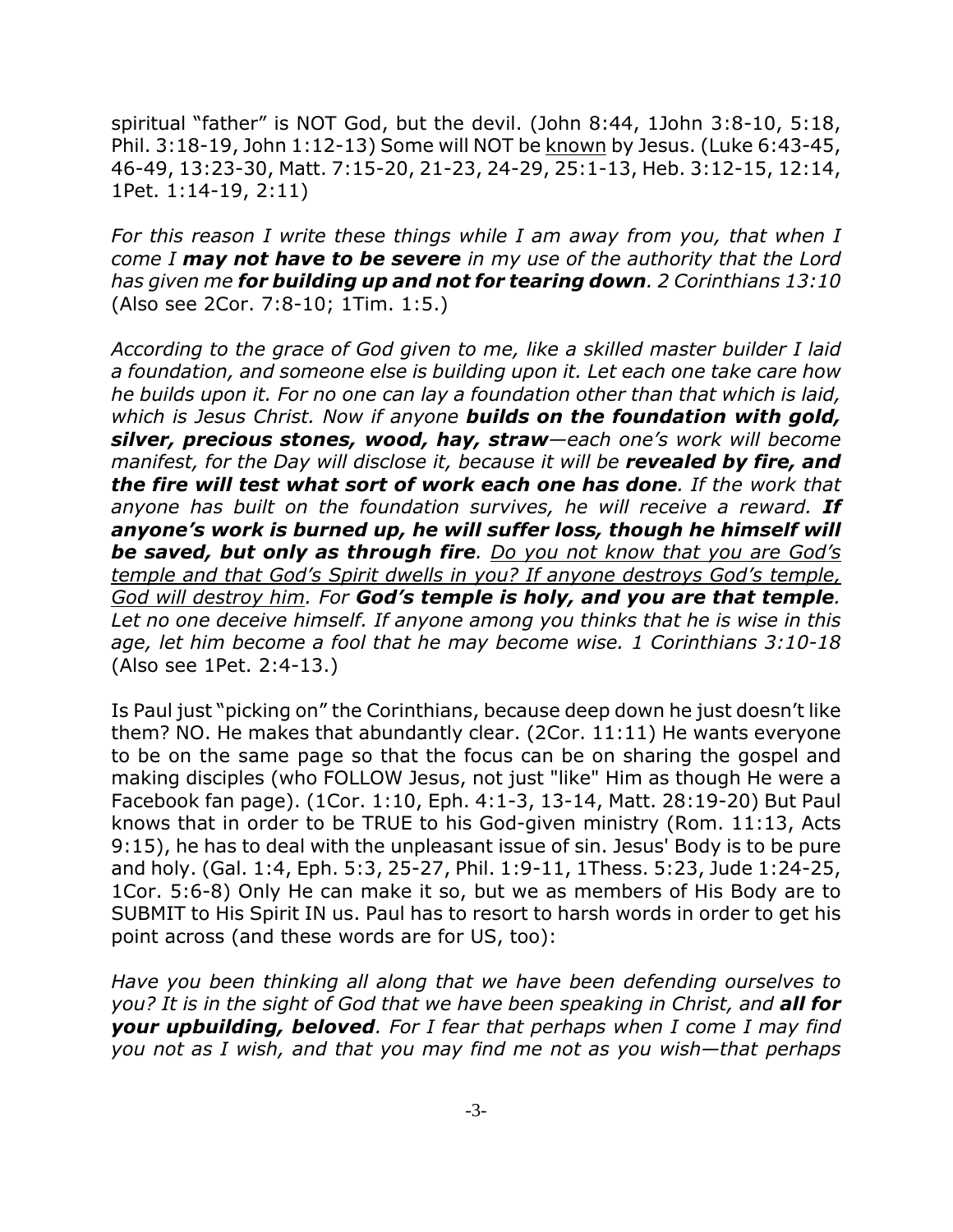*there may be quarreling, jealousy, anger, hostility, slander, gossip, conceit, and disorder. I fear that when I come again my God may humble me before you, and I may have to mourn over many of those who sinned earlier and have not repented of the impurity, sexual immorality, and sensuality that they have practiced. 13:1 This is the third time I am coming to you. Every charge must be established by the evidence of two or three witnesses. I warned those who sinned before and all the others, and I warn them now while absent, as I did when present on my second visit, that if I come again I will not spare them—since you seek proof that Christ is speaking in me. He is not weak in dealing with you, but is powerful among you. For he was crucified in weakness, but lives by the power of God. For we also are weak in him, but in dealing with you we will live with him by the power of God. Examine yourselves, to see whether you are in the faith. Test yourselves. Or do you not realize this about yourselves, that Jesus Christ is in you?—unless indeed you fail to meet the test! 2 Corinthians 12:19-13:5*

*As for those who persist in sin, rebuke them in the presence of all, so that the rest may stand in fear. In the presence of God and of Christ Jesus and of the elect angels I charge you to keep these rules without prejudging, doing nothing from partiality. 1 Timothy 5:20-21*

*Or do you not know that the unrighteous will not inherit the kingdom of God? Do not be deceived: neither the sexually immoral, nor idolaters, nor adulterers, nor men who practice homosexuality, nor thieves, nor the greedy, nor drunkards, nor revilers, nor swindlers will inherit the kingdom of God. And such were some of you. But you were washed, you were sanctified, you were justified in the name of the Lord Jesus Christ and by the Spirit of our God. "All things are lawful for me," but not all things are helpful. "All things are lawful for me," but I will not be dominated by anything. "Food is meant for the stomach and the stomach for food"—and God will destroy both one and the other. The body is not meant for sexual immorality, but for the Lord, and the Lord for the body. And God raised the Lord and will also raise us up by his power. Do you not know that your bodies are members of Christ? Shall I then take the members of Christ and make them members of a prostitute? Never! Or do you not know that he who is joined to a prostitute becomes one body with her? For, as it is written, "The two will become one flesh." But he who is joined to the Lord becomes one spirit with him. Flee from sexual immorality. Every other sin a person commits is outside the body, but the sexually immoral person sins against his own body. Or do you not know that your body is a temple of the Holy Spirit within you, whom you have from God? You are not your own, for you were bought with a price. So glorify God in your body. 1 Corinthians 6:9-20*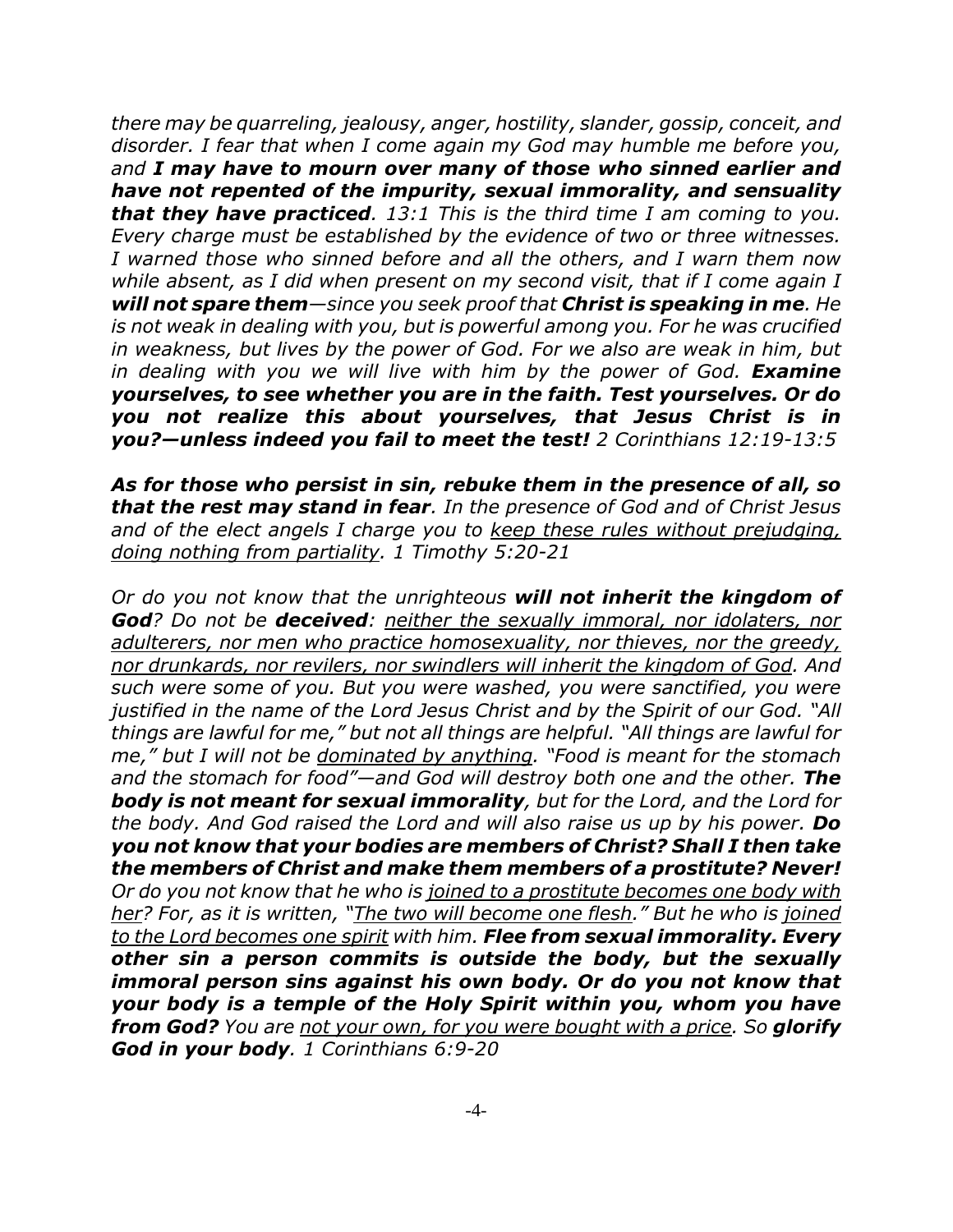Recently, the founder of a mega-church said something to the effect of "grace doesn't point fingers." His actual wording (in one particular tweet—I suppose there were many) was: "Heaven will be filled with grace receivers who try to grasp the breadth of Christ's love - Not judgmental finger pointers." This was in response to someone's tweet quoting the Bible. So it's not enough that Jesus died to pay the penalty for our sins, He needs to also allow us to continue in those sins in order to love us? Interesting. That's a very self-centered way to look at it—no wonder it's so popular in these evil days. Ask yourself this: Who would LOVE it if the Body of Christ were defiled by sexual sin? The answer is easy. Questioning what God "really said" is a trick that has worked for millennia (Gen. 3:1-5)

Looking at the passages previously quoted, you could easily say that Paul DOES "point the finger" even though he certainly knows ALL about GRACE (Eph. 2:5- 10) What this mega-church "celebrity" and false teacher is saying is that "grace" LIES? "Grace" says that the Bible teaches that those who name the name of God as their Lord and Savior WILL enter the kingdom of God even if they don't repent, but rather continue to make a practice of what were to have been their FORMER sins? (Rom. 10:9-10, Eph. 5:23-24, 4:21-24, 2:1-3, Col. 3:5-10, Gal. 5:19-21, 1Cor. 6:9-10, Eph. 5:5-6, Rev. 21:8, 2Pet. 1:8-11, 1Pet. 1:14-19, Titus 3:3) When Paul said that we ARE to judge those inside the church, he was wrong? (1Cor. 5:12-13) When Jesus said to take the plank out of your own eye before helping your brother with his splinter, what did He mean? (Matt. 7:3-5) What about when Jesus said if your brother doesn't repent, then he is to be as a tax collector to you? (Matt. 18:15-17)

*But God's firm foundation stands, bearing this seal: "The Lord knows those who are his," and, "Let everyone who names the name of the Lord depart from iniquity." Now in a great house there are not only vessels of gold and silver but also of wood and clay, some for honorable use, some for dishonorable. Therefore, if anyone cleanses himself from what is dishonorable, he will be a vessel for honorable use, set apart as holy, useful to the master of the house, ready for every good work. So flee youthful passions and pursue righteousness, faith, love, and peace, along with those who call on the Lord from a pure heart. 2 Timothy 2:19-22*

How can anyone say they know God and call Him a liar at the same time? (Num. 23:19, Psa. 50:21-23, 16-20, 94:8-13, Isa. 57:11, 29:15-16, Zeph. 1:12) That's exactly what they're doing when they "undo" His warnings in the Bible. How can they claim to LOVE Jesus and yet have no interest in OBEYING Him? (John 14:15, Mark 12:28-34, 1Thess. 4:2-5, 6-8) People who REFUSE to believe in Jesus, whether they practice the particular sins listed or not, are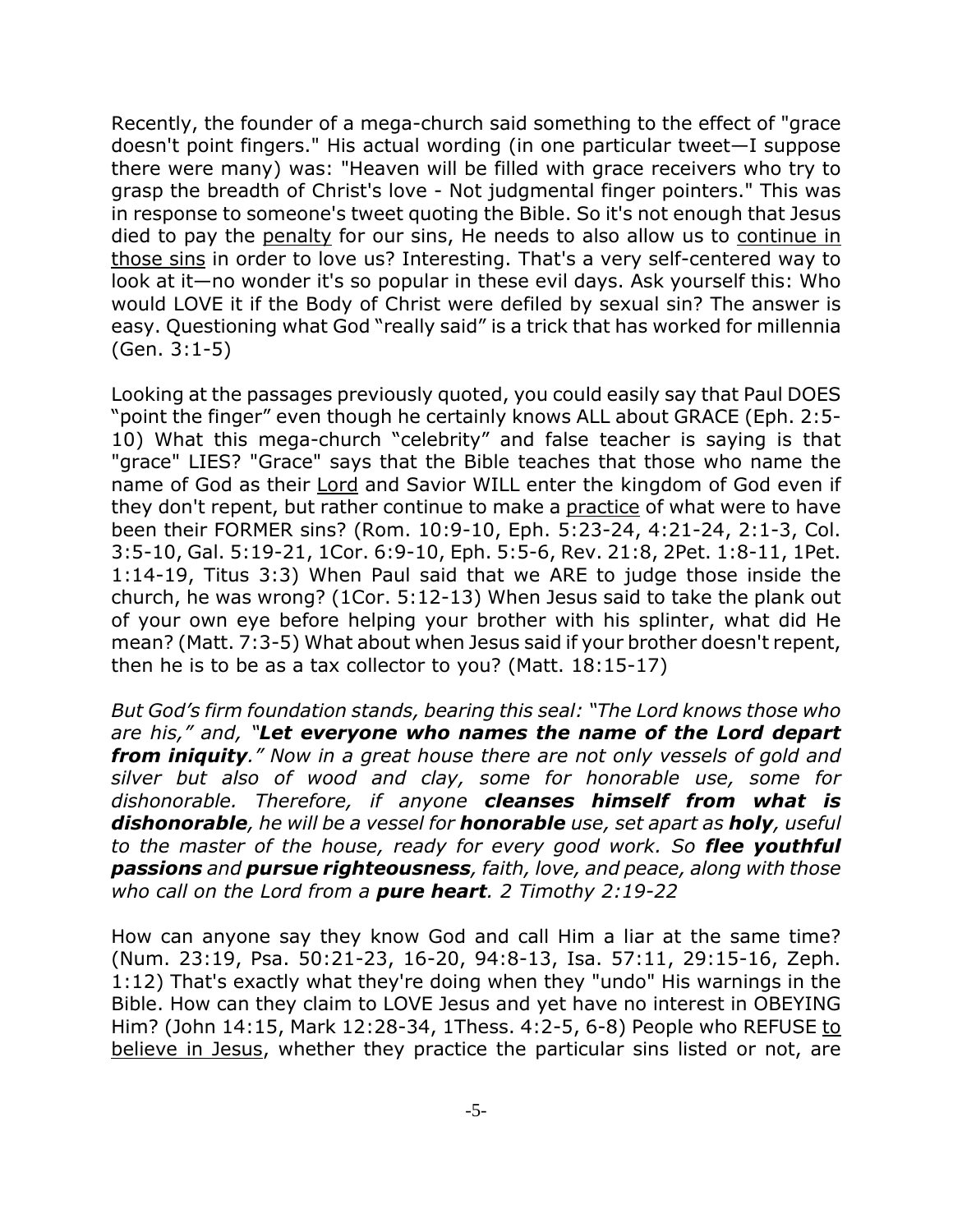already condemned. (John 3:18-21) That makes it abundantly clear that these statements are applicable to the CHURCH, since unbelievers cannot enter heaven simply by refraining from doing such things—THAT would be "works salvation." (John 3:36) Those who belong to Jesus OBEY Him. (Rom. 16:19, 6:17-18, 1Pet. 1:14-19, 1Cor. 15:23) For verification, we can look at the words of Jesus through His angel to John in two of the letters to the churches.

*"And to the angel of the church in Thyatira write: 'The words of the Son of God, who has eyes like a flame of fire, and whose feet are like burnished bronze. "'I know your works, your love and faith and service and patient endurance, and that your latter works exceed the first. But I have this against you, that you tolerate that woman Jezebel, who calls herself a prophetess and is teaching and seducing my servants to practice sexual immorality and to eat food sacrificed to idols. I gave her time to repent, but she refuses to repent of her sexual immorality. Behold, I will throw her onto a sickbed, and those who commit adultery with her I will throw into great tribulation, unless they repent of her works, and I will strike her children dead. And all the churches will know that I am he who searches mind and heart, and I will give to each of you according to your works. But to the rest of you in Thyatira, who do not hold this teaching, who have not learned what some call the deep things of Satan, to you I say, I do not lay on you any other burden. Only hold fast what you have until I come. The one who conquers and who keeps my works until the end, to him I will give authority over the nations, and he will rule them with a rod of iron, as when earthen pots are broken in pieces, even as I myself have received authority from my Father. And I will give him the morning star. He who has an ear, let him hear what the Spirit says to the churches.' 3:1 "And to the angel of the church in Sardis write: 'The words of him who has the seven spirits of God and the seven stars. "'I know your works. You have the reputation of being alive, but you are dead. Wake up, and strengthen what remains and is about to die, for I have not found your works complete in the sight of my God. Remember, then, what you received and heard. Keep it, and repent. If you will not wake up, I will come like a thief, and you will not know at what hour I will come against you. Yet you have still a few names in Sardis, people who have not soiled their garments, and they will walk with me in white, for they are worthy. The one who conquers will be clothed thus in white garments, and I will never blot his name out of the book of life. I will confess his name before my Father and before his angels. He who has an ear, let him hear what the Spirit says to the churches.'" Revelation 2:18-3:6* (Also see Jam. 1:27, 5:19-20, Jude 1:23, Gal. 6:1, 2Tim. 2:24-26.)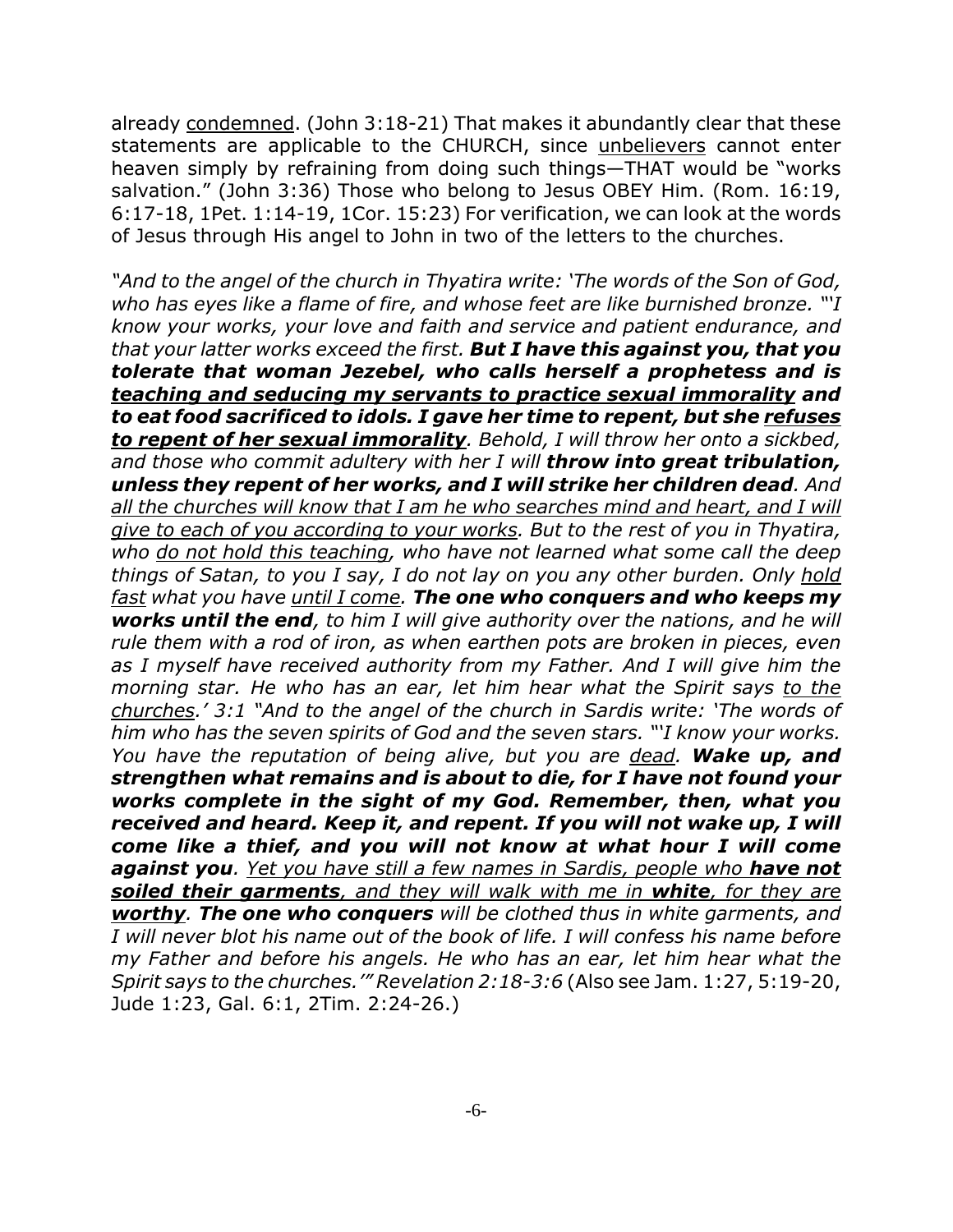Why do people listen to anyone who twists God's word? Either they genuinely just don't know better and are being deceived, or perhaps because they're hearing what they WANT to hear and refusing to submit to what GOD said. (Rom. 8:7-9, 1Tim. 4:7-8, 6:4-11, Jam. 4:7, 1Pet. 5:6-10, 2Pet. 3:11-14) Both Jesus and James said that it's not enough to just hear the word, but we need to DO what it says. (Matt. 7:24-27, John 14:24, John 15:10—also see Jam. 1:22-25, Matt. 22:36-40, Luke 8:21, Rev. 3:3-6) Are we ashamed of some of Jesus' words? (Mark 8:38, Luke 9:26) Or don't we know that the entire Bible was inspired by God, and that God is ONE? (2Tim. 3:14-17, John 10:30)

By the way, did you know that mega-churches (and their "front men"—and women, despite Paul's saying that women are not to teach men - 1Tim. 2:12) rake in a LOT of (tax-free) money? Does anyone think that Jesus (who cleansed the temple of money changers - Matt. 21:12-13) would approve of this "fleecing of the sheep"? Paul said NO.

*Therefore I testify to you this day that I am innocent of the blood of all, for I did not shrink from declaring to you the whole counsel of God. Pay careful attention to yourselves and to all the flock, in which the Holy Spirit has made you overseers, to care for the church of God, which he obtained with his own blood. I know that after my departure fierce wolves will come in among you, not sparing the flock; and from among your own selves will arise men speaking twisted things, to draw away the disciples after them. Therefore be alert, remembering that for three years I did not cease night or day to admonish every one with tears. And now I commend you to God and to the word of his grace, which is able to build you up and to give you the inheritance among all those who are sanctified. I coveted no one's silver or gold or apparel. You yourselves know that these hands ministered to my necessities and to those who were with me. In all things I have shown you that by working hard in this way we must help the weak and remember the words of the Lord Jesus, how he himself said, 'It is more blessed to give than to receive.'" Acts 20:26-35*

*But false prophets also arose among the people, just as there will be false teachers among you, who will secretly bring in destructive heresies, even denying the Master who bought them, bringing upon themselves swift destruction. And many will follow their sensuality, and because of them the way of truth will be blasphemed. And in their greed they will exploit you with false words. Their condemnation from long ago is not idle, and their destruction is not asleep. 2 Peter 2:1-3*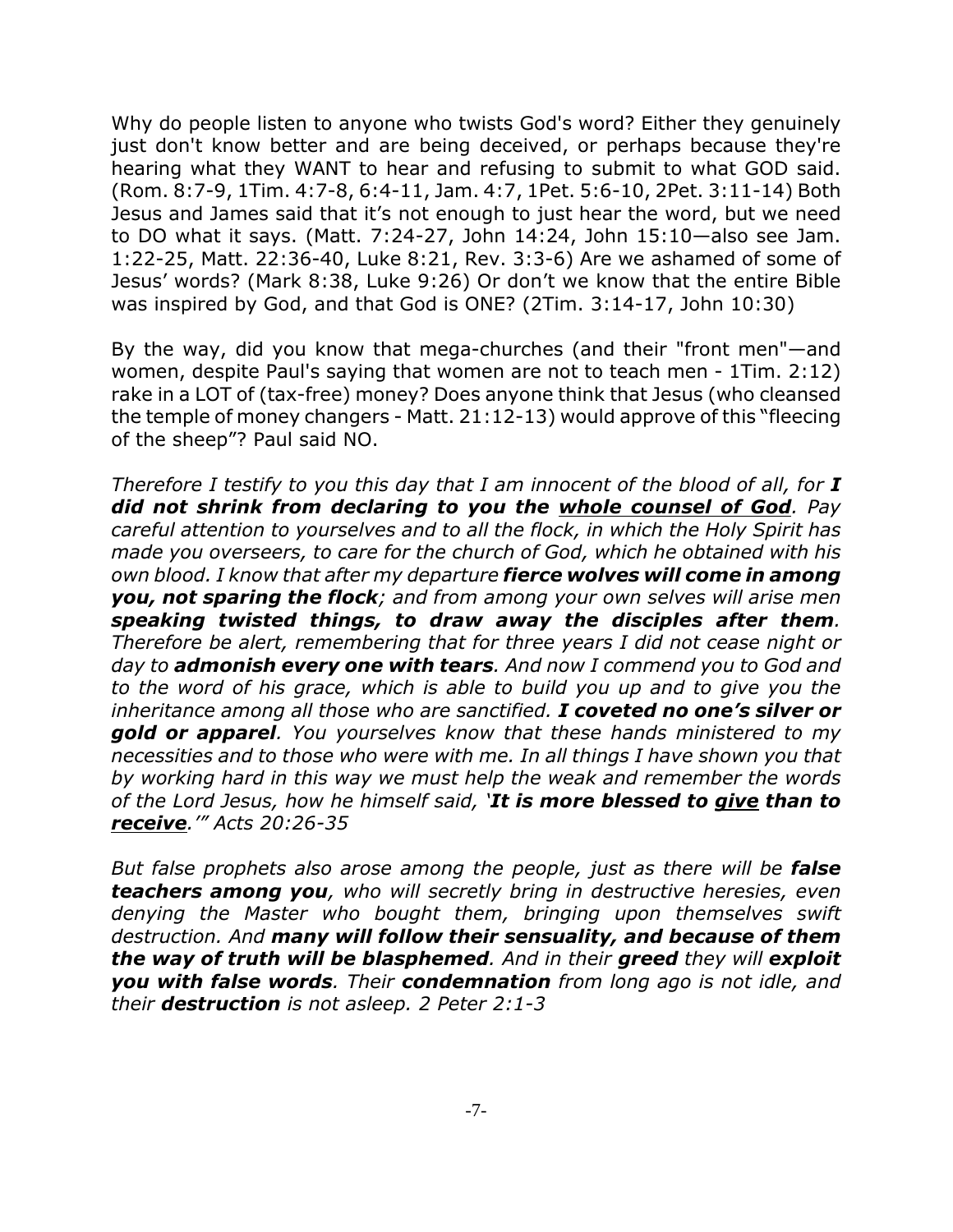*For certain people have crept in unnoticed who long ago were designated for this condemnation, ungodly people, who pervert the grace of our God into sensuality and deny our only Master and Lord, Jesus Christ. Jude 1:4*

Many people love the first part of the following passage, but love to leave out the rest (and also redefine what is "doing harm to a neighbor"—GOD decides what is wrong, not the current culture - Isa. 5:20-21, Psa. 97:10, Amos 5:15, Prov. 8:13, Matt. 18:5-6, 7-9, Rom. 16:19):

*Owe no one anything, except to love each other, for the one who loves another has fulfilled the law. For the commandments, "You shall not commit adultery, You shall not murder, You shall not steal, You shall not covet," and any other commandment, are summed up in this word: "You shall love your neighbor as yourself." Love does no wrong to a neighbor; therefore love is the fulfilling of the law. Besides this you know the time, that the hour has come for you to wake from sleep. For salvation is nearer to us now than when we first believed. The night is far gone; the day is at hand. So then let us cast off the works of darkness and put on the armor of light. Let us walk properly as in the daytime, not in orgies and drunkenness, not in sexual immorality and sensuality, not in quarreling and jealousy. But put on the Lord Jesus Christ, and make no provision for the flesh, to gratify its desires. Romans 13:8-14* (Also see Gal. 5:16, 24-25; 1Thess. 4:6, Eph. 4:19- 20, 1Pet. 4:3.)

We believers are the temple of God in this age, and so the defiling of the temple is the defiling of our bodies. (1Cor. 6:19-20, 3:16-17) If it's "homo-phobic" (or these days, "trans-phobic") to quote Paul or Jesus from the Bible, then we're in good company. Jesus, you exclaim? YES, Jesus. He sent His angel to instruct John to write seven letters to the churches, telling them what displeases Him about their behavior (see the passage quoted earlier—Rev. 2:20-3:6), and including details of what will happen in the end times. Again, it's not that there is only one sin that God forbids His children from doing, but believers in this age have been deceived for multiple generations, by increasing permissiveness of the one sin that Paul said IS different from other sins. (1Cor. 6:18-20)

*The one who conquers will have this heritage, and I will be his God and he will be my son. But as for the cowardly, the faithless, the detestable, as for murderers, the sexually immoral, sorcerers, idolaters, and all liars, their portion will be in the lake that burns with fire and sulfur, which is the second death." Revelation 21:7-8*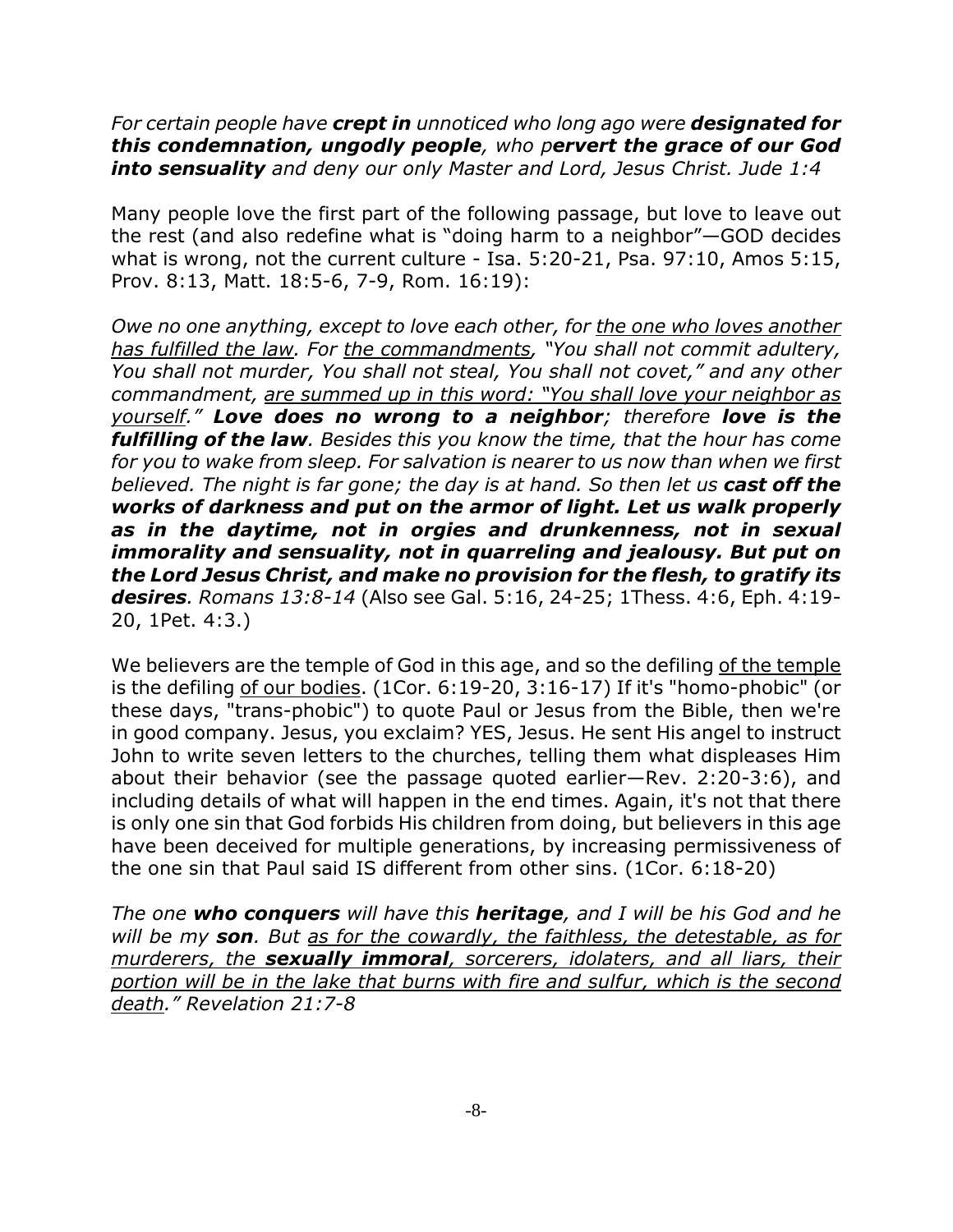No, it's brave (not fearful) to tell the truth even when people hate to hear it—even when they take up their disapproval with the bearer of the message instead of with our sovereign God. It IS loving to care more about their souls than about our own comfort in this temporary world. (Matt. 5:10-16, Luke 6:22-23, John 15:18-21, 1John 4:5-6, 3:12-13, 2Tim. 3:12-13, 1Thess. 2:14) The FEAR comes in when people REJECT the truth, because we know that unless they change their thinking and behavior, they will NOT enter the kingdom of God. We who believe what God said are grieved over the deception that has people firmly in its grip during these treacherous times. (2Tim. 2:24- 3:9, Phil. 2:15, Eph. 5:15-17, Col. 4:5-6) We can know that our generation is also twisted like those times described in the days of the early Church, because our society is increasingly accepting the same evil the Greeks and Romans did—despite having had many good aspects to their culture, such as their orderly justice systems. Nothing good comes out of it when people exalt the "wisdom" and ways of mankind and reject God's. (Rom. 1:18-32, 1Cor. 3:17-20, 16-17, Acts 17:21, 30-31, Isa. 3:9, Jude 1:7, 16, 2Pet. 2:2-3, 13-14, 18-19, 1Tim. 6:20-21)

WE know that there is nothing that this fallen world has to offer that could be worth giving up anything in the eternal kingdom. (1John 2:15-17, 2:28-3:10, Jam. 1:12, 4:4-10, 1Cor. 2:9, 2Tim. 2:19-26, Rev. 21:7-8) We know that it's tragic for anyone to perish—precious souls made in the image of God who could have been in heaven eternally offering praises and worship to God—**if only they had believed the truth instead of a lie**. (2Thess. 2:9-12, Rev. 22:15) The Bible warns us that people will not listen to sound doctrine during these times of difficulty, but will only want to have their "ears tickled" by people who tell them that sensuality and godliness are compatible.

*I charge you in the presence of God and of Christ Jesus, who is to <i>judge* the *living and the dead, and by his appearing and his kingdom: preach the word; be ready in season and out of season; reprove, rebuke, and exhort, with complete patience and teaching. For the time is coming when people will not endure sound teaching, but having itching ears they will accumulate for themselves teachers to suit their own passions, and will turn away from listening to the truth and wander off into myths. As for you, always be sober-minded, endure suffering, do the work of an evangelist, fulfill your ministry. 2 Timothy 4:1-5* (Also see 2Tim. 3:1-5, 2Pet. 2, Jude 1:17-19, 4-16.)

One of the problems with this issue is that so much compromise has already been made and accepted by society and even the church. It's good to recognize that it's hypocritical to single out certain sins, including certain forms of sexual immorality, yet look past the rest. However, the answer is NOT to declare them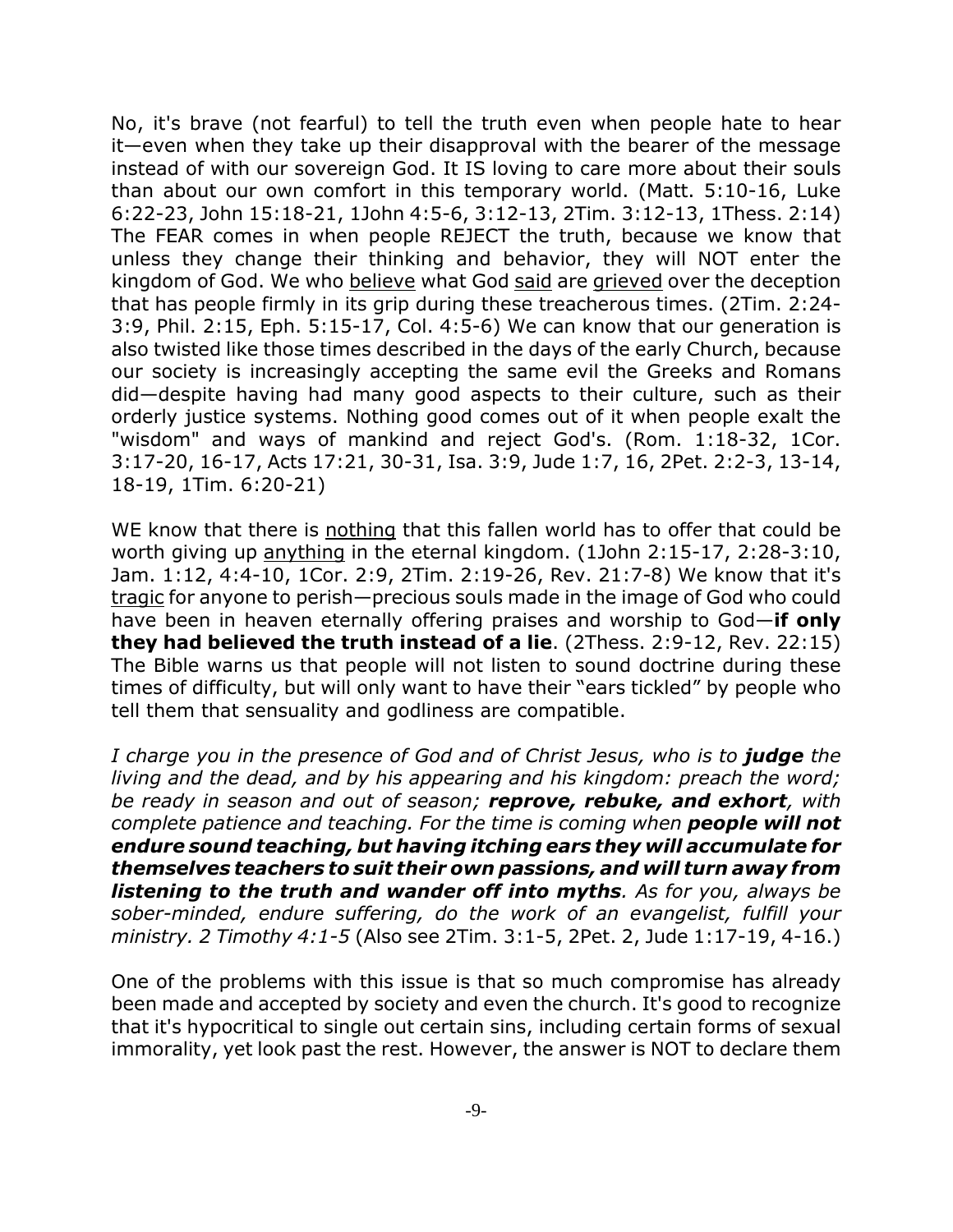all "acceptable." People who have no convictions about good or evil, truth or falsehood, holiness or filthiness can be easily convinced that God is pleased when they're accepting of sin. But Paul told the Corinthians they should mourn rather than be proud at continuing fellowship with a believer practicing sexual sin. (1Cor. 5:2) Jesus said this about "lukewarm Christians":

*"And to the angel of the church in Laodicea write: 'The words of the Amen, the faithful and true witness, the beginning of God's creation. "'I know your works: you are neither cold nor hot. Would that you were either cold or hot! So, because you are lukewarm, and neither hot nor cold, I will spit you out of my mouth. For you say, I am rich, I have prospered, and I need nothing, not realizing that you are wretched, pitiable, poor, blind, and naked. I counsel you to buy from me gold refined by fire, so that you may be rich, and white garments so that you may clothe yourself and the shame of your nakedness may not be seen, and salve to anoint your eyes, so that you may see. Those whom I love, I reprove and discipline, so be zealous and repent. Behold, I stand at the door and knock. If anyone hears my voice and opens the door, I will come in to him and eat with him, and he with me. The one who conquers, I will grant him to sit with me on my throne, as I also conquered and sat down with my Father on his throne. He who has an ear, let him hear what the Spirit says to the churches.'" Revelation 3:14-22*

It's NOT about what we have DONE—we've ALL fallen short. (Rom. 3:23, 5:12 Psa. 51:3-4) It's about what we continue to practice AFTER we have come to know the TRUTH. (Heb. 6:4-12, 10:26-39) ALL sins can be repented of, forgiven and washed clean thanks to Jesus' ONE sacrifice of Himself on our behalf. (John 10:18, 1John 1:6-8, 9-10, Heb. 9:24-28) We CAN slip, get back up and continue walking with Jesus, submitting to His Spirit IN us. (Gal. 5:24, Rom. 8:9, 13:14) But we can't fool God—He knows if we have no intention whatsoever of repenting. (Gal. 6:7-8) Blaming Him that He "made you that way" doesn't work, either. Adam tried to blame Eve, whom God gave him, for his OWN sin in the Garden of Eden. Guess what? He was still KICKED OUT. (Gen. 3:6, 12, 17-19, 23-24, Matt. 22:11-14, 25:11-13, 25:30, 13:40-43, 47- 50, Rev. 3:4-6, 22:14-15) God does not tempt ANYONE, but He does ALLOW us to be tempted. (Jam. 1:12-13, 1Pet. 5:10, 1Cor. 10:13) We can and should LOVE everyone, but we are only to have sex within the relationship of a married man with his wife.

*But because of the temptation to sexual immorality, each man should have his own wife and each woman her own husband. 1 Corinthians 7:2*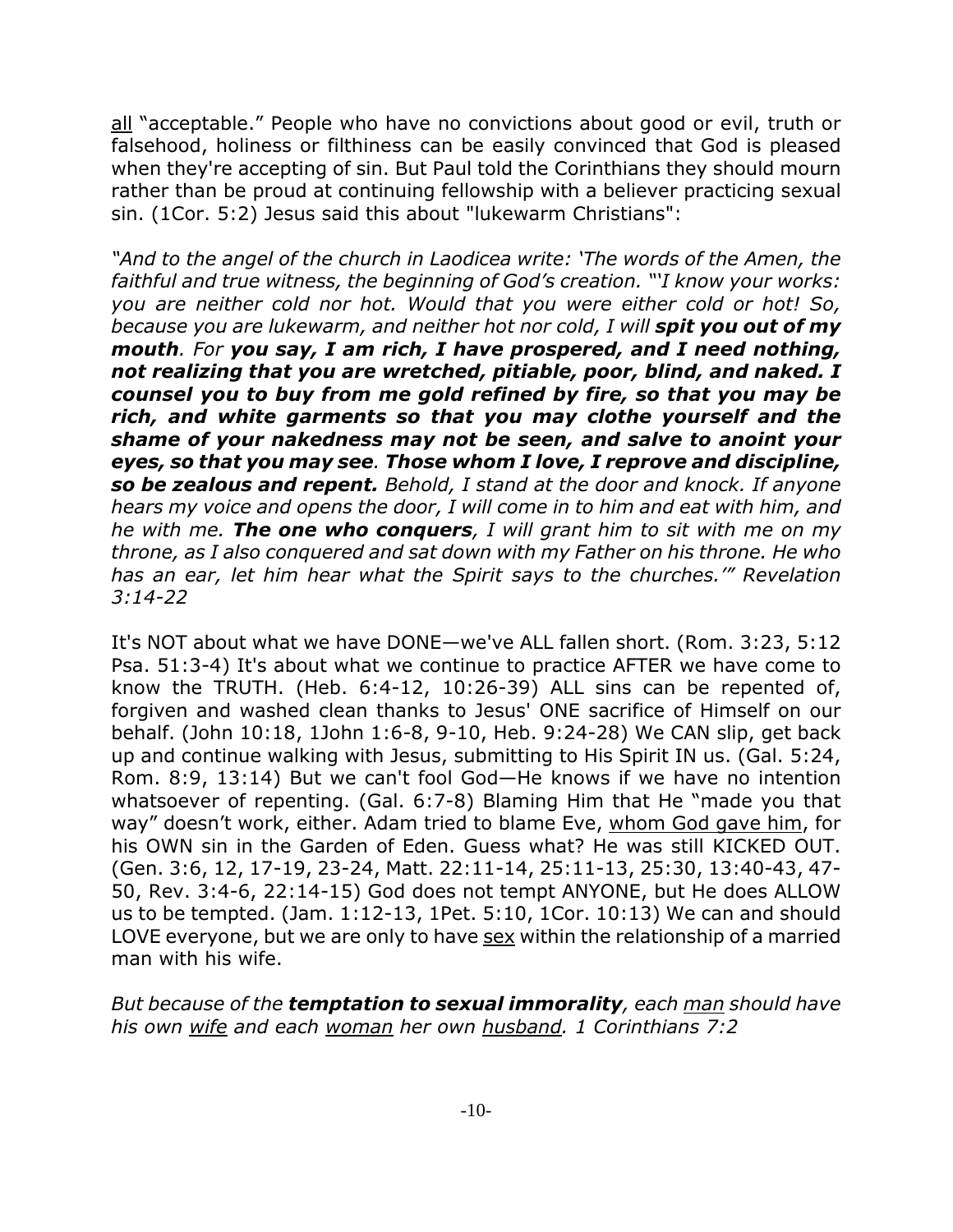God knows if we love our sin more than Him. It shows what the true condition of our heart is when we make our choice to obey righteousness or to obey sin. (Mark 7:21-23, Luke 6:43-45, Rom. 6) Is it regenerated or not? (Titus 3:3-8) This is not about becoming perfect the instant we believe, but there will be progress over time. (2Pet. 1:3-15) We will exhibit less and less behavior from the DO NOT DO list and more and more from the DO list. (Col. 3:5-4:5, Eph. 4:17-6:20, Gal. 5:16-6:10) This isn't "working for salvation," but rather, it's the evidence that the Holy Spirit is working IN us. (Phil. 2:12-16, Jam. 2:14-26, Eph. 2:10, 8-9)

Paul does caution us against being a "gong" (1Cor. 13:1-3), but nevertheless, that does NOT mean that "grace" LIES. Let's face it—those who champion this whole agenda don't want to HEAR the TRUTH. They consider everything they disagree with to be hate speech—but that's not what God said it is. He said that it IS loving to speak the truth. The ones making false claims that God "made" certain people in a way that He said He hates, in a way that is against nature, do NOT know God. (Titus 1:16, Phil. 3:18-19, 2Pet. 2:13-14) Why do they rebel against God by saying such things? Because it's profitable. (1Tim. 6:9-10) When you read in the Bible about Balak and Balaam's error, it was greed and inciting God's children to practice sexual immorality (this was BOTH physical AND spiritual.) (Num. 22-25, 31:16, 1Cor. 10:8, 2Pet. 2:14-16, Jude 1:10-23, Rev. 2:14)

*The aim of our charge is love that issues from a pure heart and a good conscience and a sincere faith. Certain persons, by swerving from these, have wandered away into vain discussion, desiring to be teachers of the law, without understanding either what they are saying or the things about which they make confident assertions. Now we know that the law is good, if one uses it lawfully, understanding this, that the law is not laid down for the just but for the lawless and disobedient, for the ungodly and sinners, for the unholy and profane, for those who strike their fathers and mothers, for murderers, the sexually immoral, men who practice homosexuality, enslavers, liars, perjurers, and whatever else is contrary to sound doctrine, in accordance with the gospel of the glory of the blessed God with which I have been entrusted. 1 Timothy 1:5-11* (Also see Jam. 3:1.)

People who want to redesign biology according to their own preferences reject God's own testimony in the Bible. (2Tim. 3:16-17, Psa. 111:10, 119:105) It's yet another way of accusing God of lying. Furthermore, the argument that some animals engage in unnatural behavior is irrelevant. They were NOT made in the image of God. (Gen. 1:27) (Additionally, I believe that many of those instances are not only caused by sin ruining the entire creation, but perhaps ALSO by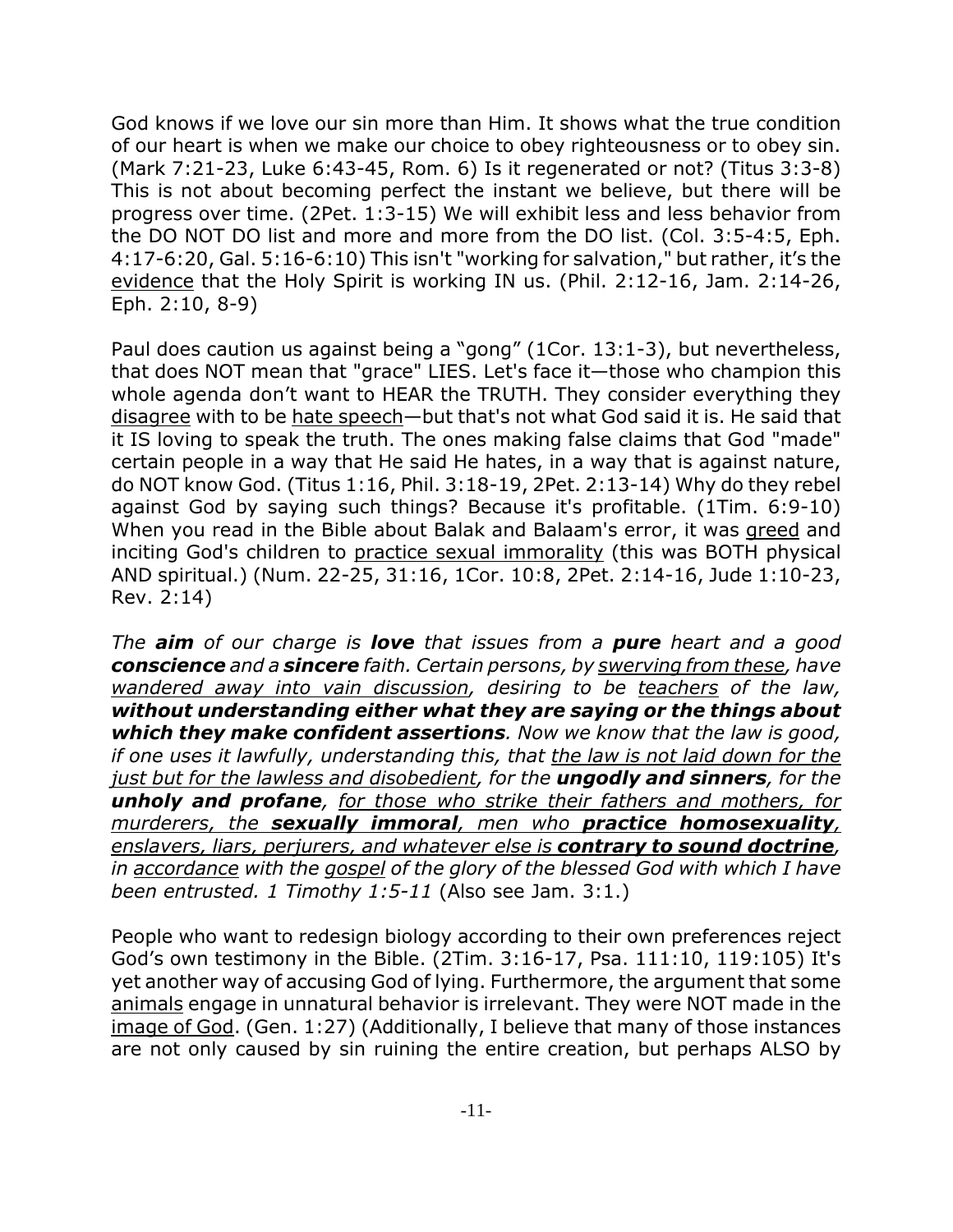humans putting animals in crowded, unnatural habitats—and perhaps feeding them diets that do not promote normal states of health.) God said that He made only TWO genders, and marriage consists of a male and a female. (Gen. 5:1-2, 2:24-25, Matt. 19:4-6) A married couple is equipped with the necessary physical parts to be fruitful as God commanded (Gen. 1:28 - whether they do have children or not—the physical fruitfulness teaches us an important lesson about spiritual fruitfulness - Matt. 13:22, 2Pet. 1:8, Rom. 7:4-6, Gal. 5:21-25, Col. 1:10). There are no mismatches of one gender "identity" in a body of the wrong biological sex. No doubt some people are genuinely confused (and there are also birth defects at times), but that's a sad result of sin corrupting our entire world. (Rom. 1:18-32, 8:20-22)

*For, speaking loud boasts of folly, they entice by sensual passions of the flesh those who are barely escaping from those who live in error. They promise them freedom, but they themselves are slaves of corruption. For whatever overcomes a person, to that he is enslaved. For if, after they have escaped the defilements of the world through the knowledge of our Lord and Savior Jesus Christ, they are again entangled in them and overcome, the last state has become worse for them than the first. For it would have been better for them never to have known the way of righteousness than after knowing it to turn back from the holy commandment delivered to them. What the true proverb says has happened to them: "The dog returns to its own vomit, and the sow, after washing herself, returns to wallow in the mire." 2 Peter 2:18-22*

*Rather, speaking the truth in love, we are to grow up in every way into him who is the head, into Christ, from whom the whole body, joined and held together by every joint with which it is equipped, when each part is working properly, makes the body grow so that it builds itself up in love. Now this I say and testify in the Lord, that you must no longer walk as the Gentiles do, in the futility of their minds. They are darkened in their understanding, alienated from the life of God because of the ignorance that is in them, due to their hardness of heart. They have become callous and have given themselves up to sensuality, greedy to practice every kind of impurity. But that is not the way you learned Christ! assuming that you have heard about him and were taught in him, as the truth is in Jesus, to put off your old self, which belongs to your former manner of life and is corrupt through deceitful desires, and to be renewed in the spirit of your minds, and to put on the new self, created after the likeness of God in true righteousness and holiness. Therefore, having put away falsehood, let each one of you speak the truth with his neighbor, for we are members one of another. Ephesians 4:15-25*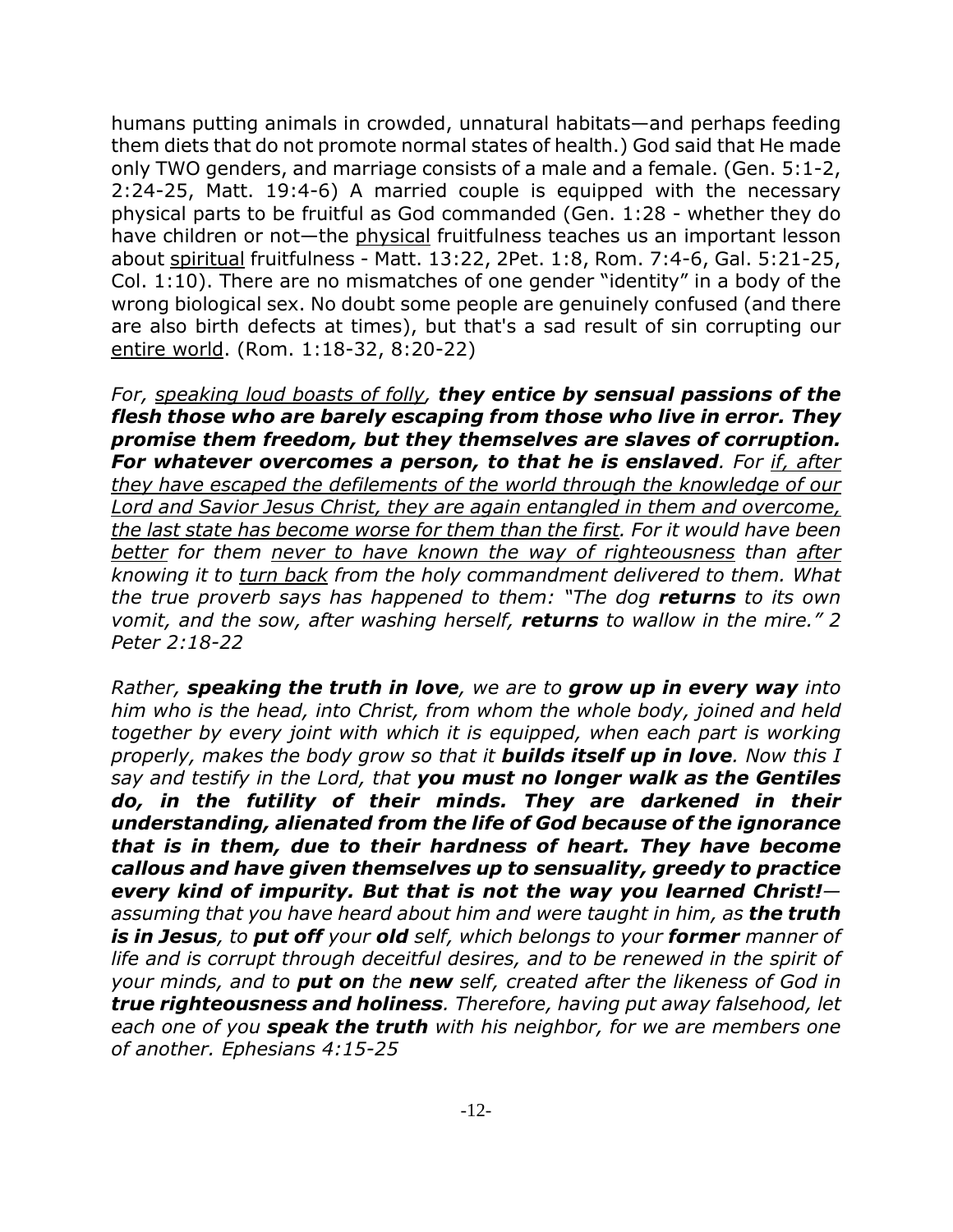The truth sets us free because we receive the Holy Spirit when we believe the truth, and He (the Spirit of Truth - John 14:15-18) sets us free from being enslaved to sin. (John 8:31-36, Rom. 6, 2Pet. 2:19) He transforms our desires so that we want to know and do God's will instead of wanting to continue living in the sins that Jesus died to save us from. (Phil. 2:12-16) We're free from the penalty for our sins (which Jesus paid for on the cross) AND from having those desires control us (because of HIS Spirit IN us). We're "children of the promise" made to Abraham, who was called to go where God sent Him before the law was given to Moses. (Gal. 3:29, 4:31, Rom. 2:28-29, 4:12, 9:8, Heb. 11:8-16, John 4:22-24) As adopted children of God who have been grafted into Israel's "tree" (Rom. 11:17-25), we obey God like Abraham did (who was also not under the law)—not with empty words, but with actions—the same way that Noah, Enoch, and Abraham did, among MANY others who are given to us for examples. (Gen. 6:9, 17:1-8, Heb. 11:4-5, 17-40, 1Cor. 9:24-10:13, Job 1:1, 8, 2Tim. 2:19, Jam. 5:10-11) We walk with God, following in the steps of Jesus. (John 15:10, 1Pet. 2:21, Matt. 16:24-27, Psa. 119:1-3, Job 8:20-22, Prov. 10:29-32)

We remain under the gentle, guiding power of the Holy Spirit ("led" by Him -Rom. 8:13-14, Psa. 19:12-14, 139:23-24, 1Kings 19:11-13), so long as we don't grieve and quench Him. (Eph. 4:30, 1Thess. 5:19) We need to keep our hearts soft toward Him so that we can hear and heed Him, NOT harden our hearts by indulging in sinful thoughts and behaviors—because doing so shuts out the influence of the Holy Spirit on our lives. Eventually, we may no longer even hear Him—but faith comes from hearing the word. (Rom. 10:17, Matt. 11:15, 13:9, 13:14-17, 13:43, Mark 4:9, 4:21-25, 8:18, Luke 8:8, 14:34-35, Rev. 2:7, 11, 17, 29, Rev. 3:6, 13, 22, 1John 4:5-6, John 15:20) So deliberate sin endangers our faith. (Heb. 3:12-14, 1Pet. 2:11-12) How can we call upon His name for salvation if we no longer even believe He exists, let alone that Jesus is the ONLY way? (Heb. 1:1-4, 11:6, 1John 5:11-12, Rom. 1:18-21) Jesus also taught this in the Parable of the Sower—not everyone holds fast to the end. (Mark 4:14-20) Thus the repeated exhortations to hold fast. (Luke 8:15, Rom. 11:22-23, 12:9, 1Cor. 15:1-2, Col. 1:23, 2Tim. 3:14, Phil. 2:16, 1Thess. 5:19-22, Heb. 3:5-6, 4:14, 6:18, 10:23, John 15:1-21, 1Pet. 2:11-12, Jam. 5:11, Prov. 11:19-21, Rev. 2:13, 25, 3:11)

*For when you were slaves of sin, you were free in regard to righteousness. But what fruit were you getting at that time from the things of which you are now ashamed? For the end of those things is death. But now that you have been set free from sin and have become slaves of God, the fruit you get leads to sanctification and its end, eternal life. For the wages of sin is*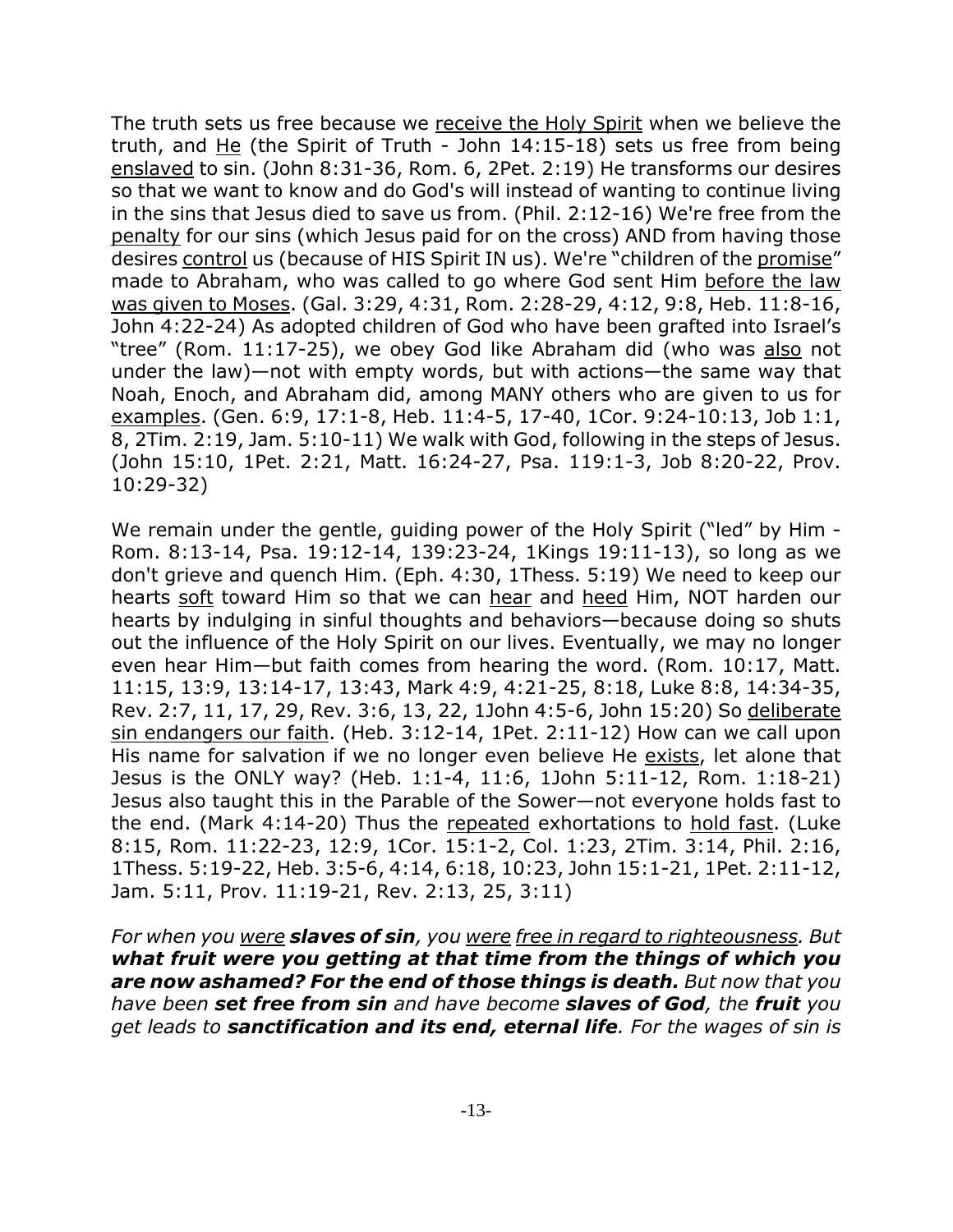## *death, but the free gift of God is eternal life in Christ Jesus our Lord. Romans 6:20-23*

If we're going to throw out everything in the Bible that we dislike hearing, then our faith is based on a lie and cannot save us. We are warned that if we choose to indulge our old sinful flesh instead of the new creation, we CAN trade in our firstborn inheritance for "a bowl of soup" like Esau did. (Heb. 12:15-17) So what do we do if we struggle against sin (Heb. 12:3-14), but we DO want to receive the inheritance we hope for? (Heb. 6:11-12, 12:7, 13:7-8) We exercise self-control and avoid temptation. (Mark 14:38, 1Cor. 9:24-10:13, 3John 1:11) We choose our company wisely. (1Cor. 15:33-34, 2Cor. 6:14-7:1, Jam. 4:4-10, 1John 4:5-6, John 15:18-21, 1John 2:15-17) We remain humble and put all of our trust in God to help us in our walk—helping others to do so as well. (Jam. 4:7-10, 4-6, 5:19-20, 2Tim. 2:24-3:5, Heb. 10:24-27, 1Pet. 5:6-11, Eph. 3:20-21, 4:1-3, 6:10-20, 1John 1:6-2:6, Col. 1:9-12, Gal. 6:1, Jude 1:22-25)

Ask any believer who doesn't make a regular practice of sin how they manage it. First, they'll (hopefully) admit they're not perfect, since only Jesus ever remained sinless. (2Cor. 5:21, Heb. 4:15) Then, they're sure to say that they don't put themselves in situations, if at all possible, where sin will be a likely outcome. If they have no way of avoiding temptation, they constantly keep in mind what it cost Jesus to wash away their sins. (Isa. 52:13-53:12, 2Cor. 4:10, 1Pet. 2:24) They remember that what is future is glorious and eternal (1Cor. 2:9, 9:24-27, 2Tim. 2:4-5, Jam. 1:12, Heb. 10:34-36, John 14:1-3, Phil. 3:20- 21, Col. 1:13-28, Col. 3, 1Pet. 1:3-9, 2Pet. 1:10-11), and that these earthly bodies are mere tents, but our citizenship is in heaven. (2Cor. 5:1-10, Phil. 4:8, 2Pet. 1:14)

"Overcomers" do so through the power of Jesus Christ IN them. HE overcame the world, and gives US the power to do the same. (John 16:33, Rev. 2:7, 11, 17, 26, 3:5, 12, 21, 21:7) We must pray and read our Bibles for ourselves to stay firmly grounded in Christ, abiding in Him. (John 15:1-21, Col. 2:6-7—we're not to revert to trying to find assurance of salvation by keeping the law with its ordinances - Eph. 2:15, NOR are we to "mock" God by "sowing to the flesh" - Gal. 6:7-8) We MUST heed the prompting of the Holy Spirit when He convicts us in our hearts of sin. (John 14:26, 16:13-15, Eph. 4:20-24, 1Thess. 5:19) We should always keep in mind that we will answer to Jesus for how we used our freedom from the law. (1Pet. 2:16, 4:4-5, 4:17-18, Gal. 5:13, Jam. 1:25, 2:12, Heb. 4:12-13, 10:30-31, Rom. 2:6-11, Rev. 22:12, Acts 10:42, 2Tim. 4:1-5)

Jesus DOES love you as you are—enough to die for you while you long before you ever knew anything about Him. (Rom. 5:6-8, 1John 4:9-10) But He ALSO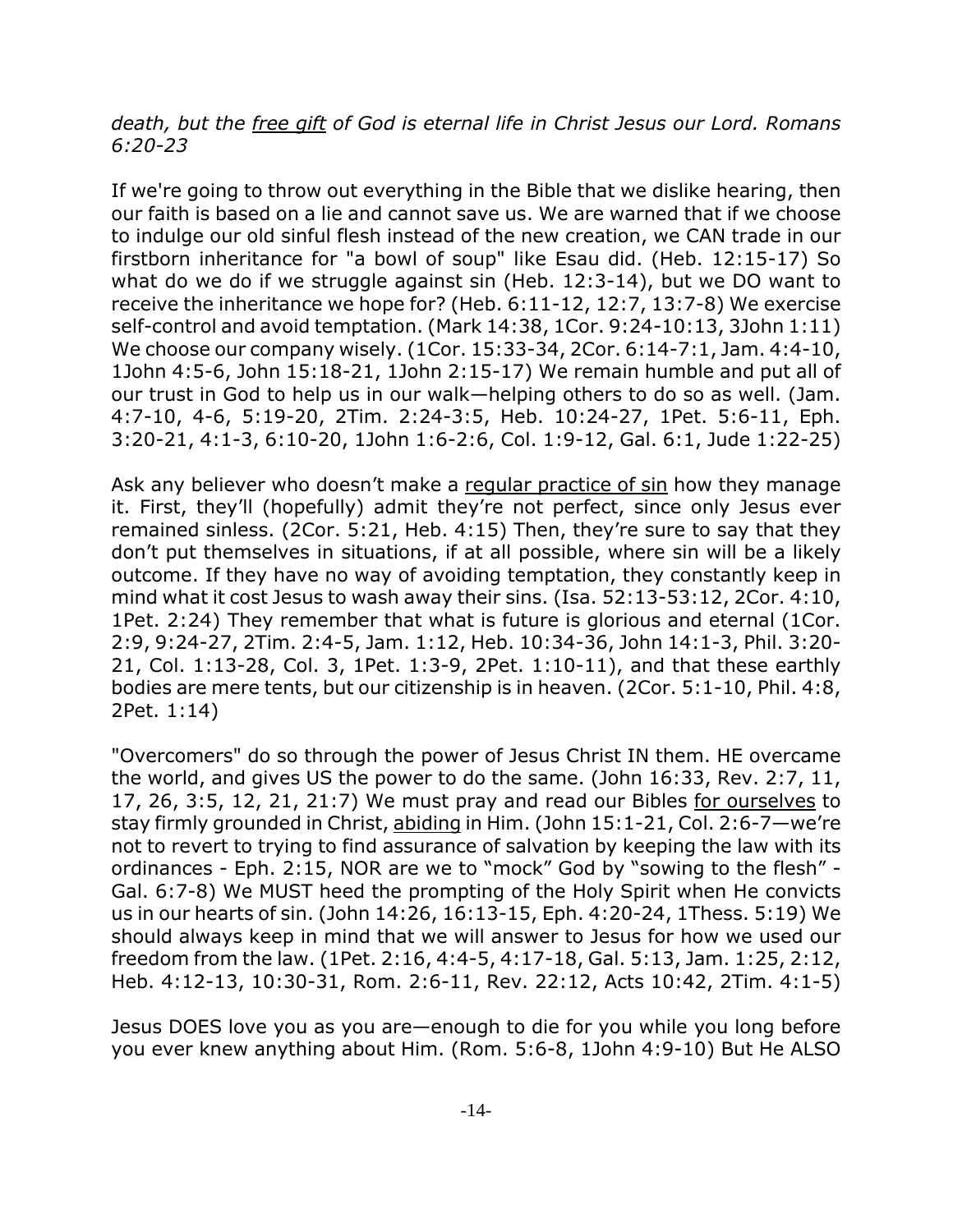loves you enough to change you from the INSIDE out. (Rom. 8:29, 1Pet. 1:14- 19) Sin is the result of the decayed world—it's NOT the fruit of the new creation that He makes us. (2Cor. 5:17, Gal. 6:14-15, Rom. 6:4, 20-23, 7:4-6, Col. 1:10)

*I appeal to you therefore, brothers, by the mercies of God, to present your bodies as a living sacrifice, holy and acceptable to God, which is your spiritual worship. Do not be conformed to this world, but be transformed by the renewal of your mind, that by testing you may discern what is the will of God, what is good and acceptable and perfect. Romans 12:1-2*

*For the grace of God has appeared, bringing salvation for all people, training us to renounce ungodliness and worldly passions, and to live self-controlled, upright, and godly lives in the present age, waiting for our blessed hope, the appearing of the glory of our great God and Savior Jesus Christ, who gave himself for us to redeem us from all lawlessness and to purify for himself a people for his own possession who are zealous for good works. Declare these things; exhort and rebuke with all authority. Let no one disregard you. Titus 2:11-15*

If anyone cannot accept the fact that God does NOT want believers to wallow in sin, then that's sad. (2Pet. 2:22) However, silencing the message so that others (who might be willing to accept the truth) won't ever hear it is EVIL. That's the work of Satan. (2Cor. 11:13-15, Rom. 1:18, Titus 1:16, Matt. 12:30) Notice below that walking in LOVE and refraining from sexual immorality go together.

*Therefore be imitators of God, as beloved children. And walk in love, as Christ loved us and gave himself up for us, a fragrant offering and sacrifice to God. But sexual immorality and all impurity or covetousness must not even be named among you, as is proper among saints. Let there be no filthiness nor foolish talk nor crude joking, which are out of place, but instead let there be thanksgiving. For you may be sure of this, that everyone who is sexually immoral or impure, or who is covetous (that is, an idolater), has no inheritance in the kingdom of Christ and God. Let no one deceive you with empty words, for because of these things the wrath of God comes upon the sons of disobedience. Therefore do not become partners with them; for at one time you were darkness, but now you are light in the Lord. Walk as children of light (for the fruit of light is found in all that is good and right and true), and try to discern what is pleasing to the Lord. Take no part in the unfruitful works of darkness, but instead expose them. For it is shameful even to speak of the things that they do in secret. But when*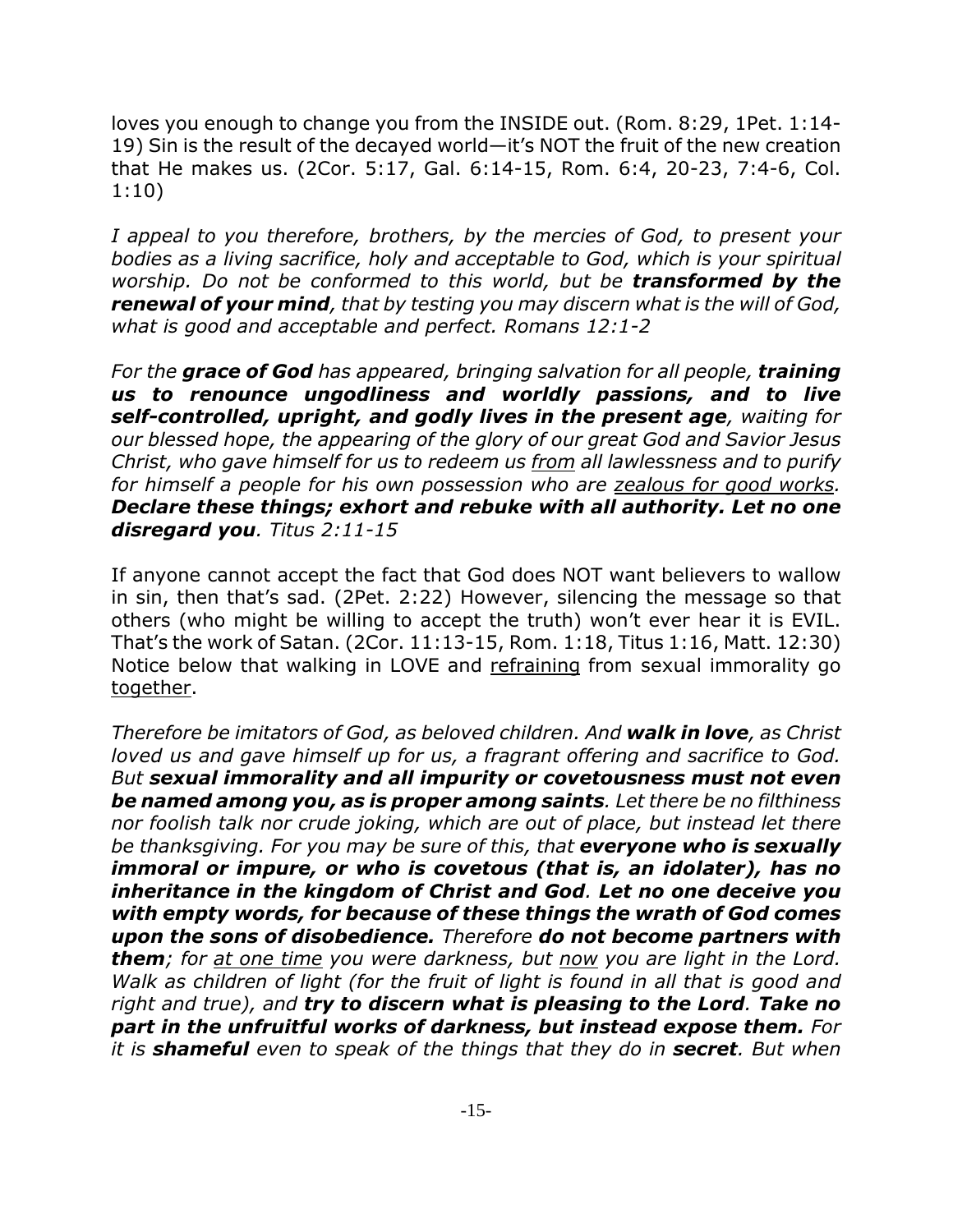*anything is exposed by the light, it becomes visible, for anything that becomes visible is light. Therefore it says, "Awake, O sleeper, and arise from the dead, and Christ will shine on you." Look carefully then how you walk, not as unwise but as wise, making the best use of the time, because the days are evil. Therefore do not be foolish, but understand what the will of the Lord is. Ephesians 5:1-17*

*But as for the Gentiles who have believed, we have sent a letter with our judgment that they should abstain from what has been sacrificed to idols, and from blood, and from what has been strangled, and from sexual immorality." Acts 21:25*

Let's take Peter's advice and not pay any attention to those who twist Paul's words such that they contradict the rest of Scripture.

*But by the same word the heavens and earth that now exist are stored up for fire, being kept until the day of judgment and destruction of the ungodly. But do not overlook this one fact, beloved, that with the Lord one day is as a thousand years, and a thousand years as one day. The Lord is not slow to fulfill his promise as some count slowness, but is patient toward you, not wishing that any should perish, but that all should reach repentance. But the day of the Lord will come like a thief, and then the heavens will pass away with a roar, and the heavenly bodies will be burned up and dissolved, and the earth and the works that are done on it will be exposed. Since all these things are thus to be dissolved, what sort of people ought you to be in lives of holiness and godliness, waiting for and hastening the coming of the day of God, because of which the heavens will be set on fire and dissolved, and the heavenly bodies will melt as they burn! But according to his promise we are waiting for new heavens and a new earth in which righteousness dwells. Therefore, beloved, since you are waiting for these, be diligent to be found by him without spot or blemish, and at peace. And count the patience of our Lord as salvation, just as our beloved brother Paul also wrote to you according to the wisdom given him, as he does in all his letters when he speaks in them of these matters. There are some things in them that are hard to understand, which the ignorant and unstable twist to their own destruction, as they do the other Scriptures. You therefore, beloved, knowing this beforehand, take care that you are not carried away with the error of lawless people and lose your own stability. But grow in the grace and knowledge of our Lord and Savior Jesus Christ. To him be the glory both now and to the day of eternity. Amen. 2 Peter 3:7-18*

Let's listen to John's wise words of counsel: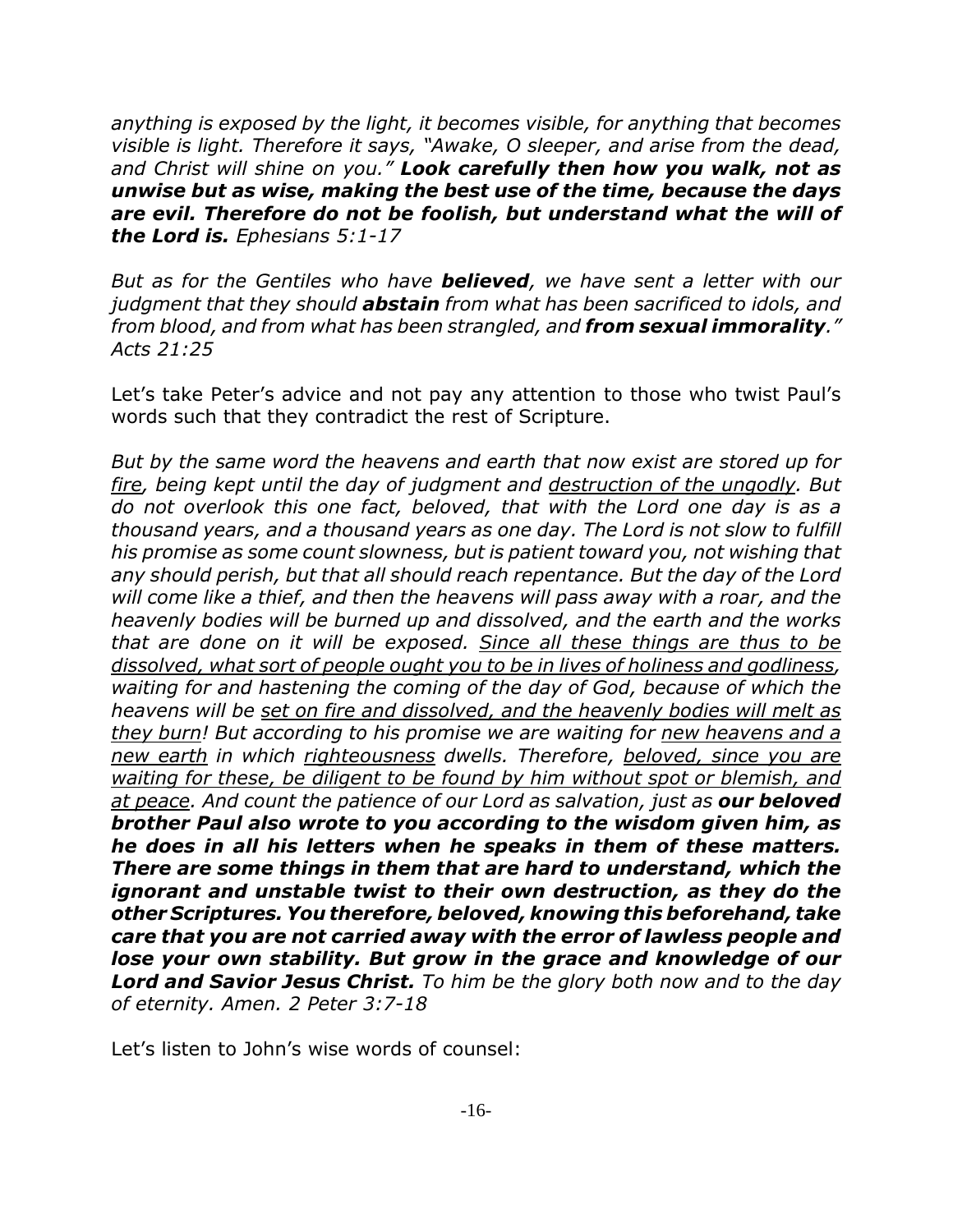*And now, little children, abide in him, so that when he appears we may have confidence and not shrink from him in shame at his coming. If you know that he is righteous, you may be sure that everyone who practices righteousness has been born of him. 1 John 2:28-29* (Also see the passage that immediately follows in 1John 3:1-10.)

Let's take to heart these things that Paul said to us IN LOVE:

*Or do you presume on the riches of his kindness and forbearance and patience, not knowing that God's kindness is meant to lead you to repentance? But because of your hard and impenitent heart you are storing up wrath for yourself on the day of wrath when God's righteous judgment will be revealed. He will render to each one according to his works: to those who by patience in well-doing seek for glory and honor and immortality, he will give eternal life; but for those who are self-seeking and do not obey the truth, but obey unrighteousness, there will be wrath and fury. There will be tribulation and distress for every human being who does evil, the Jew first and also the Greek, but glory and honor and peace for everyone who does good, the Jew first and also the Greek. For God shows no partiality. Romans 2:4-11* (Also see 2Thess. 2:9-12.)

*For the word of God is living and active, sharper than any two-edged sword, piercing to the division of soul and of spirit, of joints and of marrow, and discerning the thoughts and intentions of the heart. And no creature is hidden from his sight, but all are naked and exposed to the eyes of him to whom we must give account. Hebrews 4:12-13*

And let's not forget that it was Jesus Himself who sent His angel to give us these admonitions:

*"Let the evildoer still do evil, and the filthy still be filthy, and the righteous still do right, and the holy still be holy." "Behold, I am coming soon, bringing my recompense with me, to repay each one for what he has done. I am the Alpha and the Omega, the first and the last, the beginning and the end." Blessed are those who wash their robes, so that they may have the right to the tree of life and that they may enter the city by the gates. Outside are the dogs and sorcerers and the sexually immoral and murderers and idolaters, and everyone who loves and practices falsehood. "I, Jesus, have sent my angel to testify to you about these things for the churches. I am the root and the descendant of David, the bright morning star." The Spirit and the Bride say, "Come." And let the one who hears say, "Come." And let the one who is thirsty come; let the one who desires take the water of life without*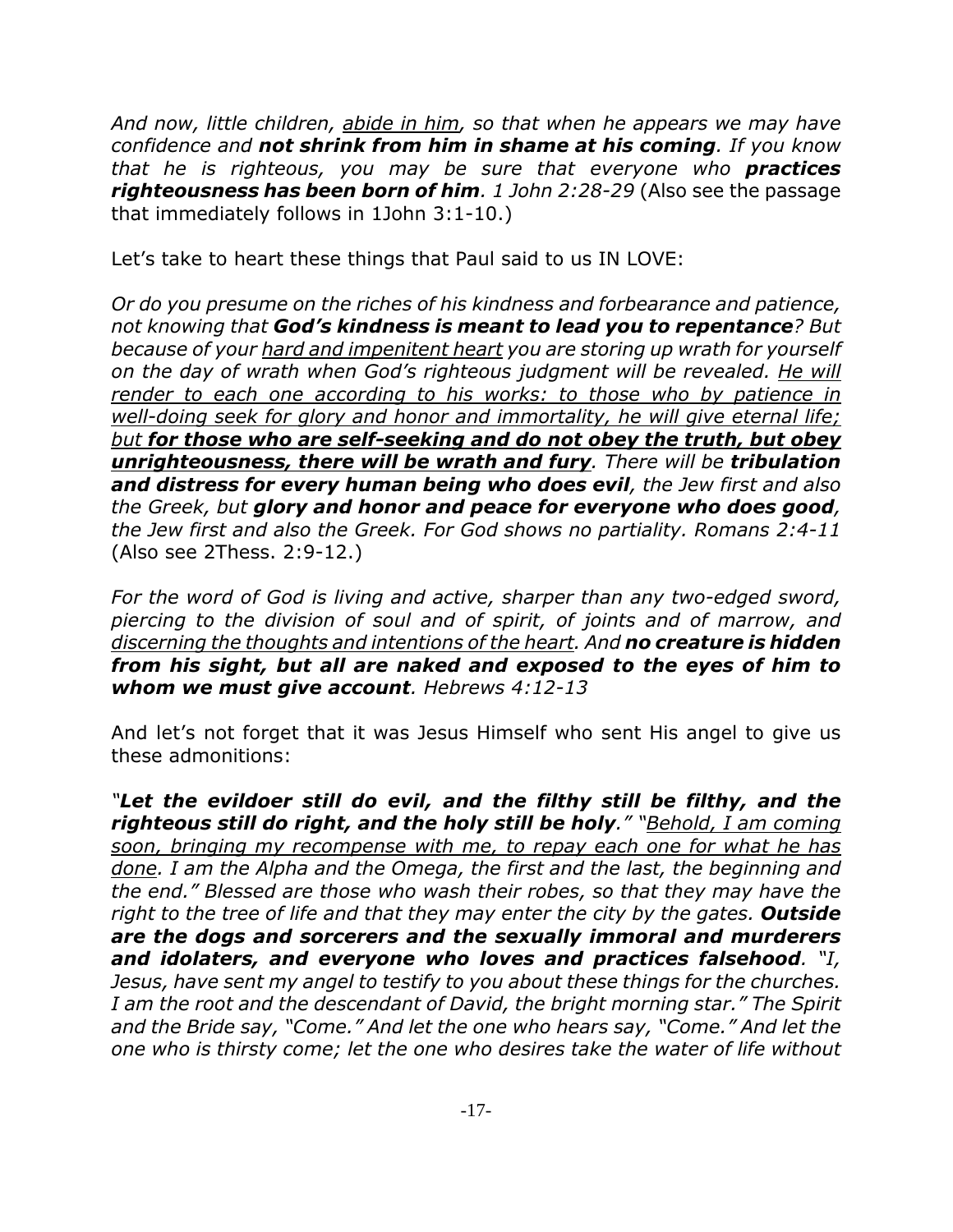*price. I warn everyone who hears the words of the prophecy of this book: if anyone adds to them, God will add to him the plagues described in this book,* and if anyone takes away from the words of the book of this prophecy, God will *take away his share in the tree of life and in the holy city, which are described in this book. He who testifies to these things says, "Surely I am coming soon." Amen. Come, Lord Jesus! The grace of the Lord Jesus be with all. Amen. Revelation 22:11-21* (Also see Matt. 16:24-27.)

Let's not be deceived. (1Cor. 6:9-10, 15:33-34, Gal. 6:7-8, Jam. 1:13-16, 1Cor. 3:16-18, 1John 2:26-28, 3:7-10, Eph. 5:5-17, 3-4, 2Cor. 11:3-4—there is a "different Jesus" who demands keeping the ordinances and rituals of the law, AND there is a "different Jesus" who grants a license to sin—BOTH are false - Gal. 5:3-4, Eph. 4:20-24, 17-19, 5:15-17.) Let's not listen to people who say that only a tiny portion of the Bible applies to the Church (and they can't even agree on WHICH part, since it all goes together—so they take verses out of context and twist them to fit their preferred view.) (Prov. 28:10) We DO get our definitions of right and wrong from the SAME place we originally were told to love our neighbor (Lev. 19:18), even though many requirements of the Old Testament were foreshadows finding their fulfillment in Christ. (Lev. 18-19, Col. 2:17, Rom. 14:14, 17, 20, Mark 7:18-23, Heb. 9:23-24) Repentance (first from unbelief, then from ungodly living, with God's help) precedes forgiveness. (Luke 15:7, 10, 10:13, 11:32, 3:8, 5:32; also see John 5:14, 8:11—go and sin no more.) Those who refuse to do so will not enter the kingdom. (Matt. 13:41-43, 47-50, Luke 17:1-4) Let's be READY. (Matt. 25:10-13, Psa. 119:105, 111:10, Eph. 4:14-5:33)

*Indeed, all who desire to live a godly life in Christ Jesus will be persecuted, while evil people and impostors will go on from bad to worse, deceiving and being deceived. But as for you, continue in what you have learned and have firmly believed, knowing from whom you learned it and how from childhood you have been acquainted with the sacred writings, which are able to make you wise for salvation through faith in Christ Jesus. All Scripture is breathed out by God and profitable for teaching, for reproof, for correction, and for training in righteousness, that the man of God may be complete, equipped for every good work. 2 Timothy 3:12-17*

Written by Tricia Berg, (May 2019), 18 pp. + digital scrapbook layout If you have been blessed by this article, you are free to share but do not claim as your own or sell, and do not make modifications and attribute them to me. You can download as many free pdf devotional articles as you wish from my blog: http://layoutfortoday.blogspot.com/ (The most recent articles are at the bottom of the page after you click on the "free pdf downloads" link.) You can also read this article there, where the Bible verses should pop up when you hover over the cites.